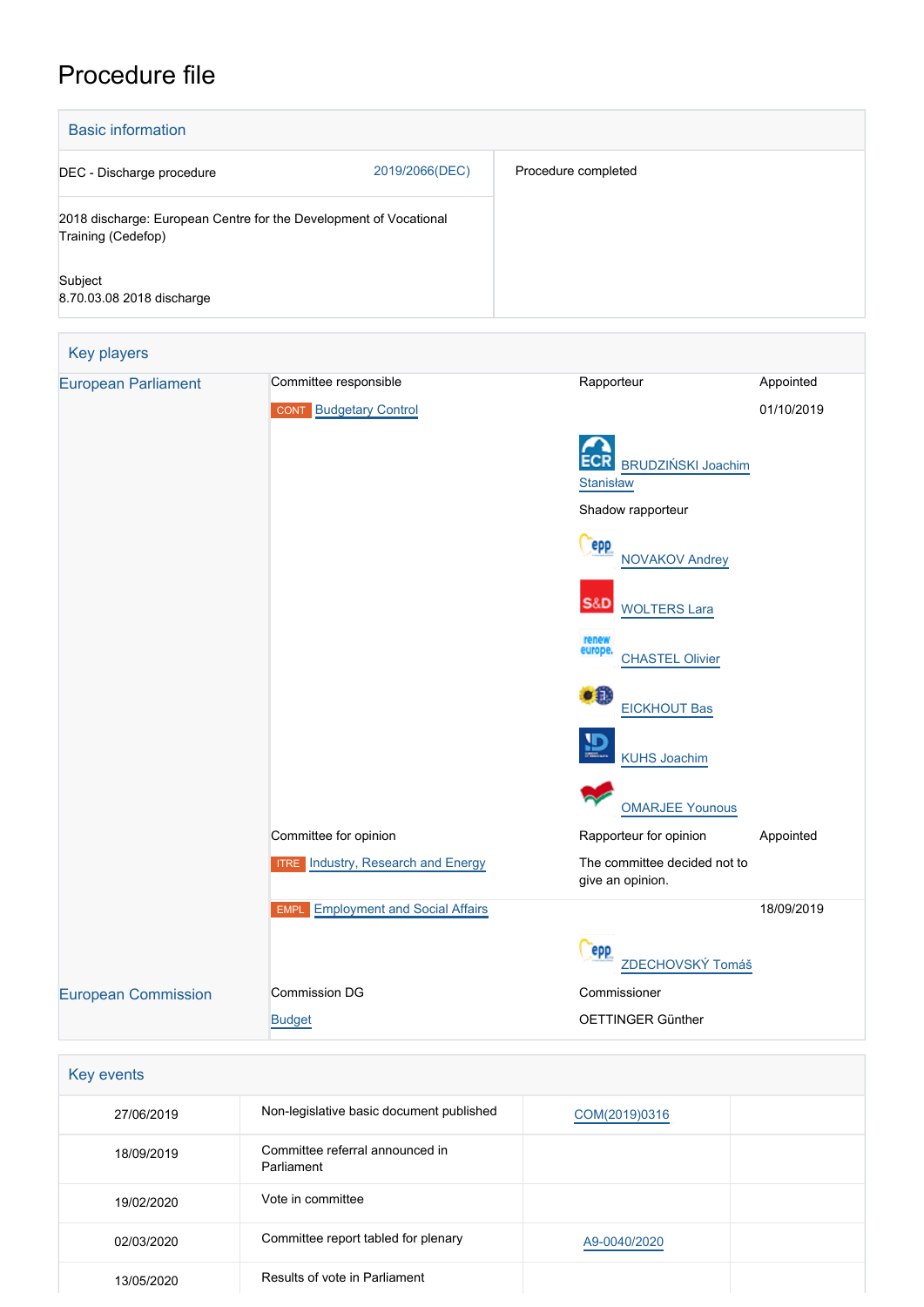| 14/05/2020 | Decision by Parliament                  | T9-0092/2020 | Summary |
|------------|-----------------------------------------|--------------|---------|
| 11/12/2020 | Final act published in Official Journal |              |         |

| <b>Technical information</b> |                           |  |
|------------------------------|---------------------------|--|
| Procedure reference          | 2019/2066(DEC)            |  |
| Procedure type               | DEC - Discharge procedure |  |
| Stage reached in procedure   | Procedure completed       |  |
| Committee dossier            | CONT/9/00868              |  |

### Documentation gateway

| Non-legislative basic document                         |             | COM(2019)0316 | 27/06/2019 | EC  |         |
|--------------------------------------------------------|-------------|---------------|------------|-----|---------|
| Committee draft report                                 |             | PE639.857     | 05/12/2019 | EP  |         |
| Committee opinion                                      | <b>EMPL</b> | PE642.927     | 23/01/2020 | EP  |         |
| Amendments tabled in committee                         |             | PE644.973     | 31/01/2020 | EP  |         |
| Supplementary non-legislative basic<br>document        |             | 05761/2020    | 06/02/2020 | CSL |         |
| Committee report tabled for plenary, single<br>reading |             | A9-0040/2020  | 02/03/2020 | EP  |         |
| Text adopted by Parliament, single reading             |             | T9-0092/2020  | 14/05/2020 | EP  | Summary |

#### Final act

Budget 2020/1897 [OJ L 417 11.12.2020, p. 0199](https://eur-lex.europa.eu/legal-content/EN/TXT/?uri=OJ:L:2020:417:TOC)

## 2018 discharge: European Centre for the Development of Vocational Training (Cedefop)

The European Parliament decided to grant discharge to the Executive Director of the European Centre for the Development of Vocational Training (CEDEFOP) in regard to the implementation of the Centres budget for the 2018 financial year and to approve the closure of the accounts for the financial year in question.

Noting that the Court of Auditors has stated that it has obtained reasonable assurances that the Centres annual accounts for the financial year 2017 are reliable and that the underlying transactions are legal and regular, Parliament adopted by 463 votes to 224 with 5 abstentions, a resolution containing a series of recommendations, which form an integral part of the decision on discharge and which add to the general recommendations set out in the [resolution](https://oeil.secure.europarl.europa.eu/oeil/popups/ficheprocedure.do?lang=en&reference=2019/2098(DEC)) on performance, financial management and control of EU agencies:

Centres financial statements

The final budget of CEDEFOP for the financial year 2018 was EUR 17 850 210, representing a slight decrease of 0.11 % compared to 2017.

Budget and financial management

The budget monitoring efforts during the financial year 2018 resulted in a budget implementation rate of 100 %, representing a slight increase of 0.04 % compared to 2017. Payment appropriations execution rate was at 96.50 %, representing an increase of 6.84 % compared to the 2017.

#### Other observations

Members also made a series of observations regarding performance, procurement and staff policy.

In particular, it noted that:

- the Centre uses an exemplary performance measurement system that includes key performance indicators to assess the added value provided by its activities in the project, activity and organisational levels and other measures to improve its budget management;

- the Centres Work Programme 2018 has been fully implemented in line with the set objectives, targets and indications;